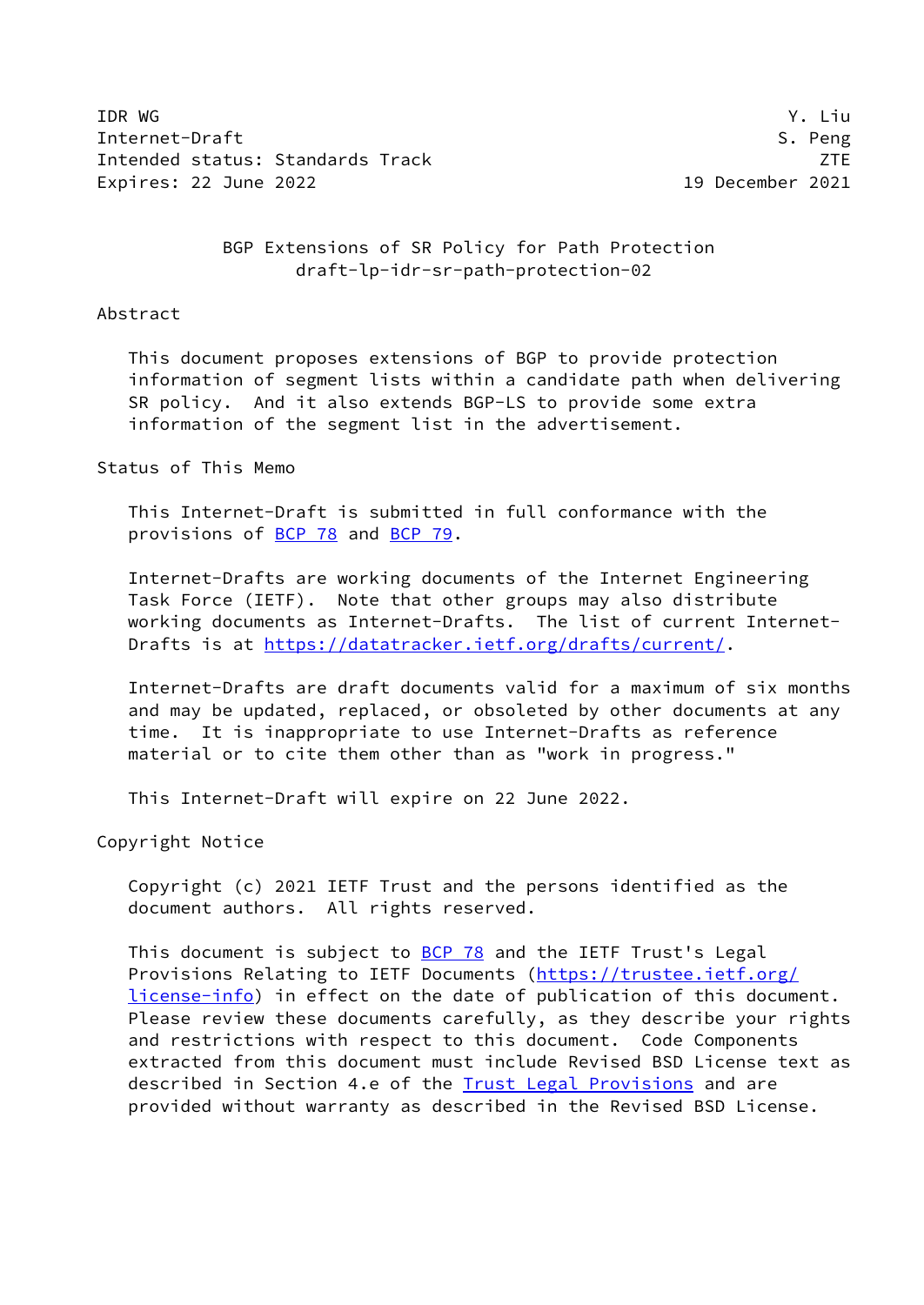<span id="page-1-1"></span>

| Internet-Draft | BGP Extensions for Segment List |  | December 2021 |  |
|----------------|---------------------------------|--|---------------|--|

## Table of Contents

|                                                                              | $\overline{2}$  |
|------------------------------------------------------------------------------|-----------------|
| 1.1.                                                                         | $\overline{3}$  |
| $2.$ BGP Extensions for Advertising Segment List                             | $\overline{3}$  |
| Extensions of Segment List sub-TLV<br>2.1.                                   | $\overline{3}$  |
| 2.2. List Identifier Sub-TLV                                                 | $\overline{4}$  |
| 2.2.1. List Protection Sub-TLV                                               | $\overline{4}$  |
| BGP-LS Extensions for Distributing Segment List States<br>3.                 | $\overline{1}$  |
| 4.                                                                           | $\overline{1}$  |
| New Registry: Flag Field of Segment List sub-TLV $\cdot \cdot \cdot$<br>4.1. | $\overline{1}$  |
|                                                                              |                 |
| 4.2. Existing Registry: BGP Tunnel Encapsulation Attribute                   |                 |
|                                                                              | $\mathcal{I}$   |
| New Registry: List Identifier Sub-TLVs<br>4.3.                               | 8               |
| Existing Registry: Flag Field of SR Segment List TLV<br>4.4.                 | $\underline{8}$ |
|                                                                              | 8               |
| 6.                                                                           | 8               |
| Normative References<br>6.1.                                                 | 8               |
| 6.2. Informative References<br>Authors' Addresses                            | 9<br>9          |

### <span id="page-1-0"></span>[1](#page-1-0). Introduction

Segment Routing [\[RFC8402](https://datatracker.ietf.org/doc/pdf/rfc8402)] allows a headend node to steer a packet flow along any path. [[I-D.ietf-spring-segment-routing-policy](#page-9-2)] details the concept of SR Policy and steering into an SR Policy. An SR Policy is a set of candidate paths, each consisting of one or more segment lists. The headend of an SR Policy may learn multiple candidate paths for an SR Policy.

 Candidate path can be used for path protection, that is, the lower preference candidate path may be designated as the backup for a specific or all (active) candidate path(s). Backup candidate path provide protection only when all the segment lists in the active CP are invalid.

 If a candidate path is associated with a set of Segment-Lists, each Segment-List is associated with weight for weighted load balancing.

 The protection mechanism for SR Policy is not flexible enough. For example, there're three segment lists(SL1, SL2, SL3) in candidate path 1, it may be desired that SL1 and SL2 are the primary path, SL3 are the backup path for SL1 and will be active only when SL1 fails.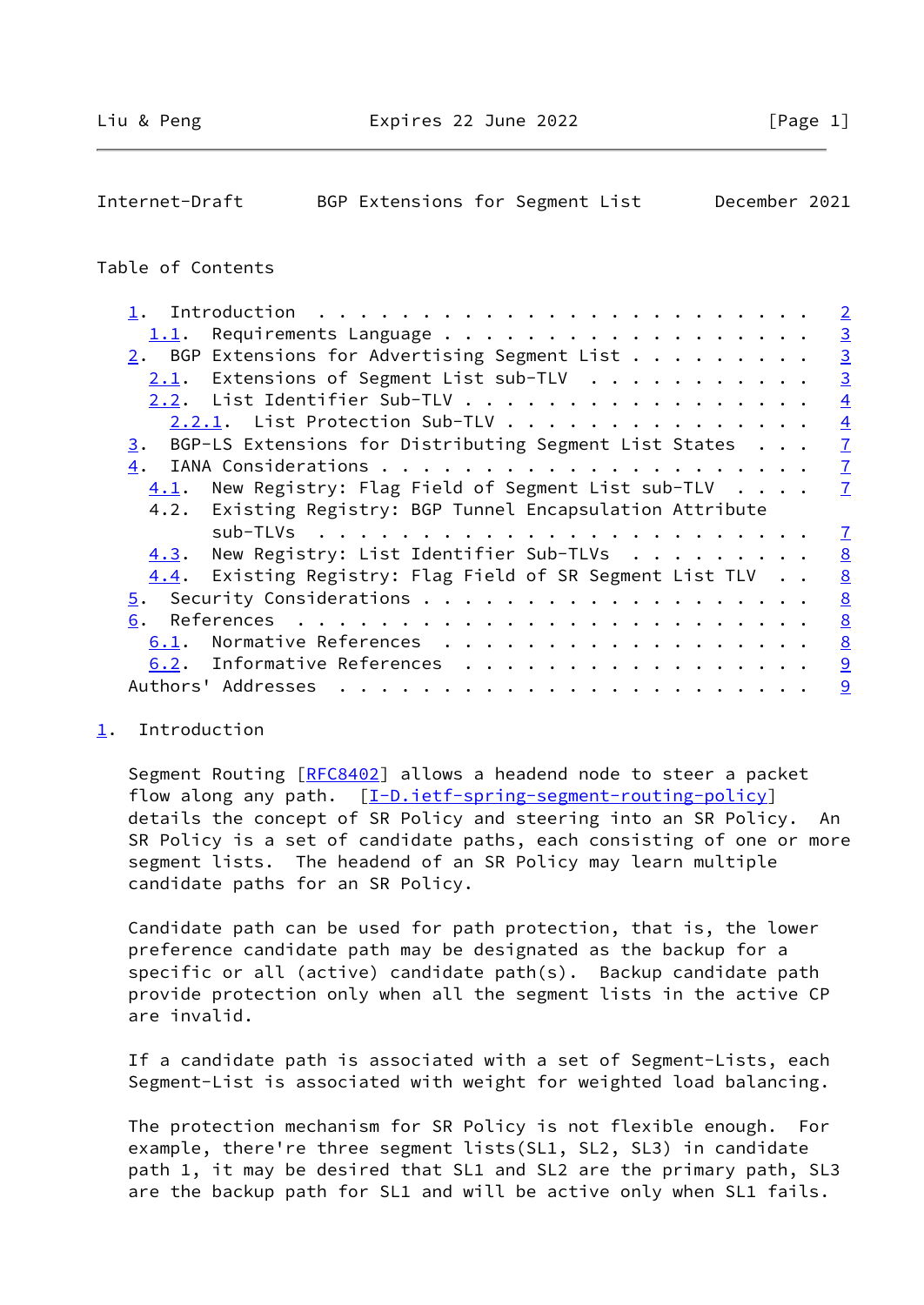[I-D.ietf-pce-multipath] proposes extensions to PCEP to specify the protection relationship between segment lists in the candidate path.

Liu & Peng The Expires 22 June 2022 The Expires 20 June 2022

<span id="page-2-1"></span>Internet-Draft BGP Extensions for Segment List December 2021

<span id="page-2-4"></span> [I-D.ietf-idr-segment-routing-te-policy] specifies BGP extensions for the advertisement of SR Policies and each candidate path is carried in an NLRI. This document proposes extensions of BGP in order to provide protection information of segment lists when delivering SR policy.

<span id="page-2-5"></span> [I-D.ietf-idr-te-lsp-distribution] describes a mechanism to collect the SR policy information that is locally available in a node and advertise it into BGP Link State (BGP-LS) updates. This document also extends it to provide some extra information of the segment list in a candidate path in the BGP-LS advertisement.

<span id="page-2-0"></span>[1.1](#page-2-0). Requirements Language

 The key words "MUST", "MUST NOT", "REQUIRED", "SHALL", "SHALL NOT", "SHOULD", "SHOULD NOT", "RECOMMENDED", "MAY", and "OPTIONAL" in this document are to be interpreted as described in [\[RFC2119](https://datatracker.ietf.org/doc/pdf/rfc2119)].

<span id="page-2-2"></span>[2](#page-2-2). BGP Extensions for Advertising Segment List

<span id="page-2-3"></span>[2.1](#page-2-3). Extensions of Segment List sub-TLV

 Segment List sub-TLV is introduced in [\[I-D.ietf-idr-segment-routing-te-policy](#page-2-4)] and it includes the elements of the paths (i.e., segments).

This document introduces a one-bit flag in the RESERVED field.

0 1 2 3 0 1 2 3 4 5 6 7 8 9 0 1 2 3 4 5 6 7 8 9 0 1 2 3 4 5 6 7 8 9 0 1 +-+-+-+-+-+-+-+-+-+-+-+-+-+-+-+-+-+-+-+-+-+-+-+-+-+-+-+-+-+-+-+-+ Type | Length |B| RESERVED | +-+-+-+-+-+-+-+-+-+-+-+-+-+-+-+-+-+-+-+-+-+-+-+-+-+-+-+-+-+-+-+-+ // sub-TLVs // +-+-+-+-+-+-+-+-+-+-+-+-+-+-+-+-+-+-+-+-+-+-+-+-+-+-+-+-+-+-+-+-+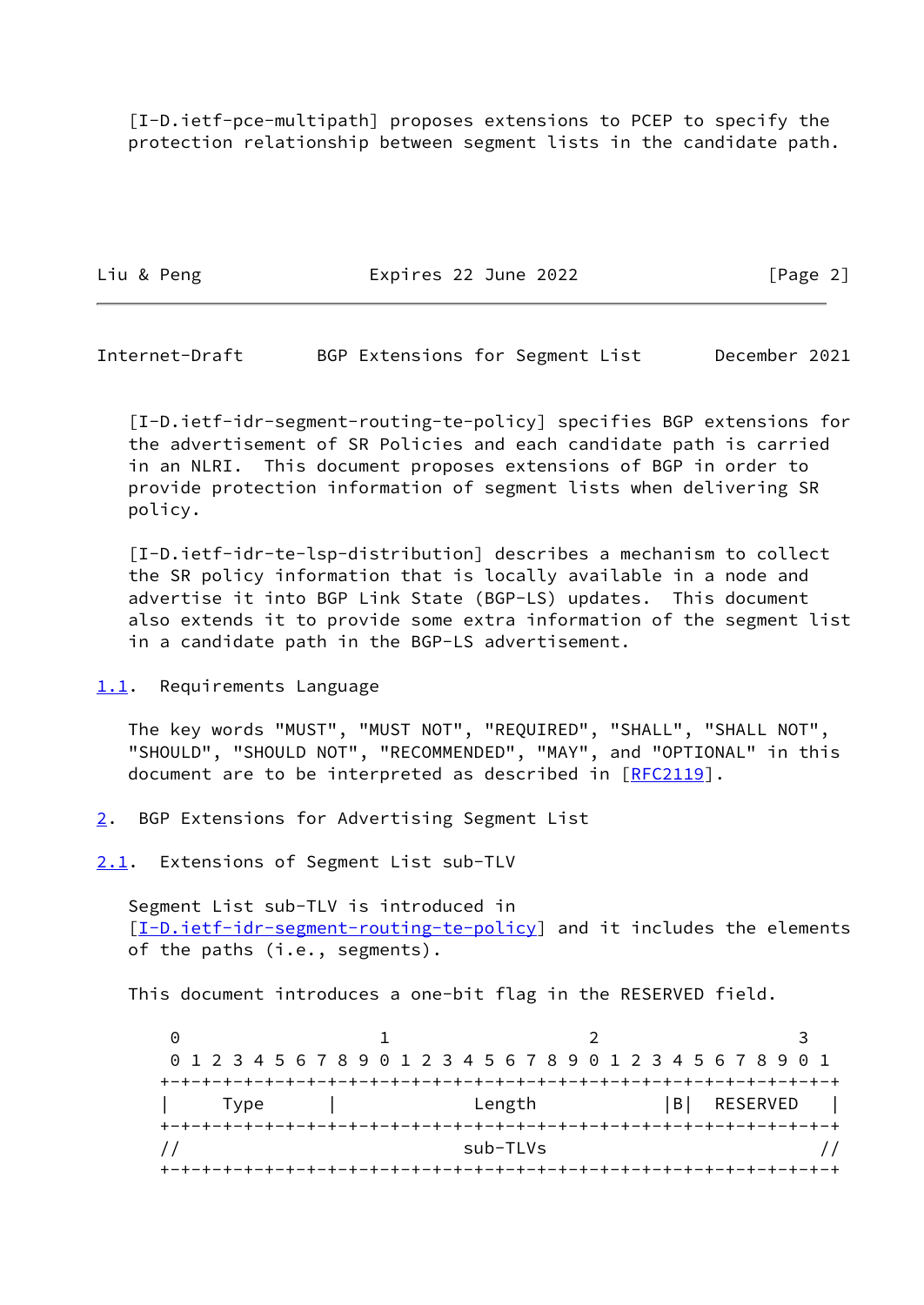#### Figure 1: Segment List sub-TLV

 B-Flag(Backup Flag): one bit. When set to 0, it indicates that the segment list acts as the active member in the candidate path. When set to 1, it indicates that the segment list acts as the backup path in the candidate path.

Liu & Peng The Expires 22 June 2022 [Page 3]

<span id="page-3-1"></span>Internet-Draft BGP Extensions for Segment List December 2021

 Using segment lists for path protection can be compatible with using candidate paths. When a path fails, the backup segment list within the same candidate path is used preferentially for path protection. If the backup list is also invalid, then other candidate path can be enabled for protection.

<span id="page-3-0"></span>[2.2](#page-3-0). List Identifier Sub-TLV

 This document introduces a new sub-sub-tlv of Segment List sub-TLV, where,

0 1 2 3 0 1 2 3 4 5 6 7 8 9 0 1 2 3 4 5 6 7 8 9 0 1 2 3 4 5 6 7 8 9 0 1 +-+-+-+-+-+-+-+-+-+-+-+-+-+-+-+-+-+-+-+-+-+-+-+-+-+-+-+-+-+-+-+-+ Type | Length | RESERVED +-+-+-+-+-+-+-+-+-+-+-+-+-+-+-+-+-+-+-+-+-+-+-+-+-+-+-+-+-+-+-+-+ List Identifier +-+-+-+-+-+-+-+-+-+-+-+-+-+-+-+-+-+-+-+-+-+-+-+-+-+-+-+-+-+-+-+-+ Optional sub-TLVs +-+-+-+-+-+-+-+-+-+-+-+-+-+-+-+-+-+-+-+-+-+-+-+-+-+-+-+-+-+-+-+-+

Figure 2: List Identifier Sub-TLV

- \* Type: 1 octet. TBD.
- \* Length: 1 octet, specifies the length of the value field not including Type and Length fields.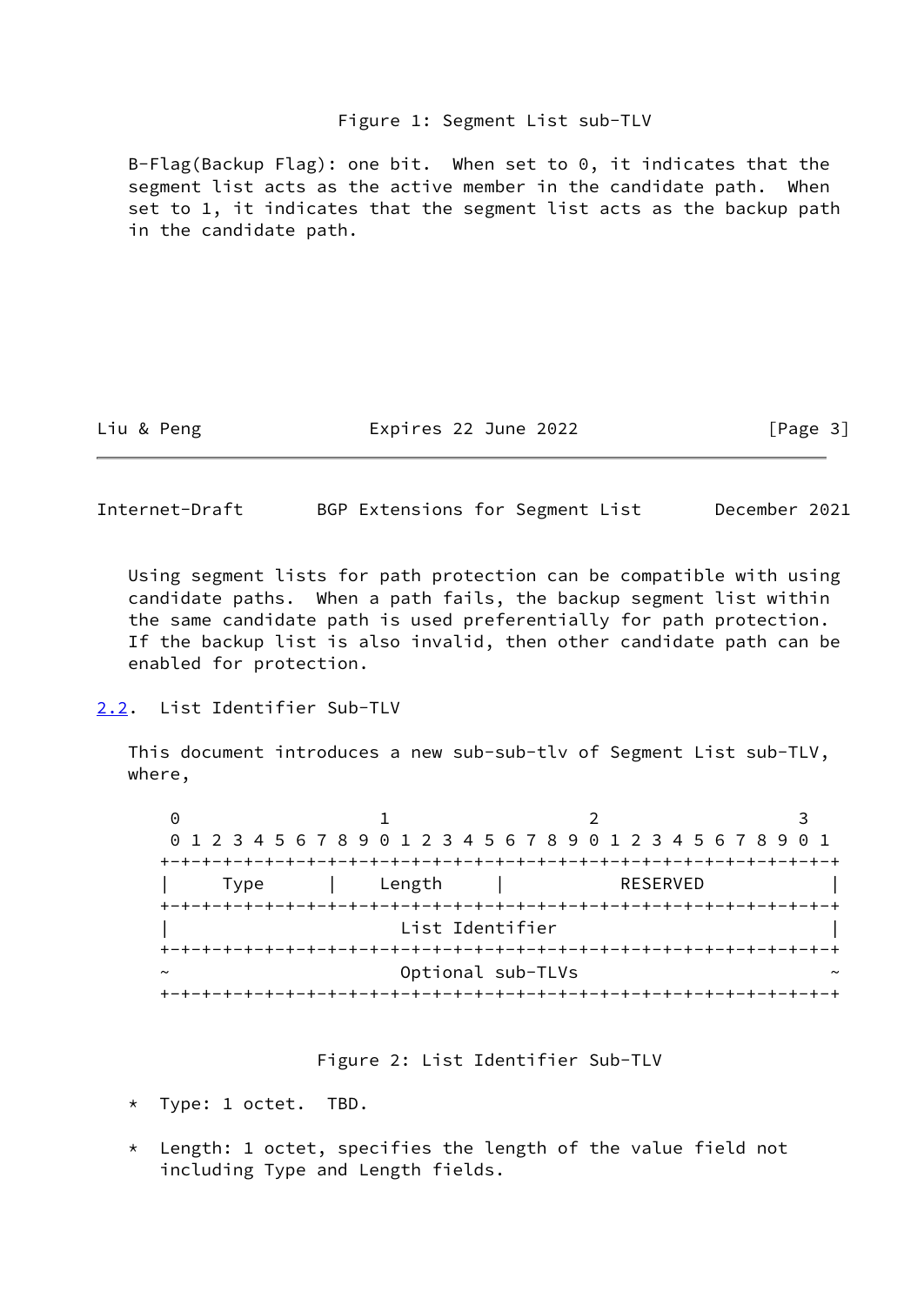- \* RESERVED: 2 octet of reserved bits. SHOULD be unset on transmission and MUST be ignored on receipt.
- \* List Identifier: 4 octets. It is the identifier of the corresponding segment list, so that the segment list can be operated according to the specified Segment List identifier.
- \* This sub-TLV is optional and it MUST NOT appear more than once inside the Segment List sub-TLV.

<span id="page-4-0"></span>[2.2.1](#page-4-0). List Protection Sub-TLV

 The List Protection Info sub-TLV is an optional sub-TLV of List Identifier sub-TLV, where:

|  | Lıu | & | Peng |
|--|-----|---|------|
|--|-----|---|------|

Expires 22 June 2022  $[Page 4]$ 

Internet-Draft BGP Extensions for Segment List December 2021

0 1 2 3 0 1 2 3 4 5 6 7 8 9 0 1 2 3 4 5 6 7 8 9 0 1 2 3 4 5 6 7 8 9 0 1 +-+-+-+-+-+-+-+-+-+-+-+-+-+-+-+-+-+-+-+-+-+-+-+-+-+-+-+-+-+-+-+-+ | Type | Length | RESERVED | +-+-+-+-+-+-+-+-+-+-+-+-+-+-+-+-+-+-+-+-+-+-+-+-+-+-+-+-+-+-+-+-+ Backup List ID 1 +-+-+-+-+-+-+-+-+-+-+-+-+-+-+-+-+-+-+-+-+-+-+-+-+-+-+-+-+-+-+-+-+ | ... | ... | ... | ... | ... | ... | ... | ... | ... | ... | ... | ... | ... | ... | ... | ... | ... | ... | <br>| ... | ... | ... | ... | ... | ... | ... | ... | ... | ... | ... | ... | ... | ... | ... | ... | ... | ... | +-+-+-+-+-+-+-+-+-+-+-+-+-+-+-+-+-+-+-+-+-+-+-+-+-+-+-+-+-+-+-+-+ Backup List ID N +-+-+-+-+-+-+-+-+-+-+-+-+-+-+-+-+-+-+-+-+-+-+-+-+-+-+-+-+-+-+-+-+

Figure 3: List Protection Info Sub-TLV

- \* Type: 1 octet. TBD.
- \* Length: 1 octet, specifies the length of the value field not including Type and Length fields.
- RESERVED: 2 octet of reserved bits. SHOULD be unset on transmission and MUST be ignored on receipt.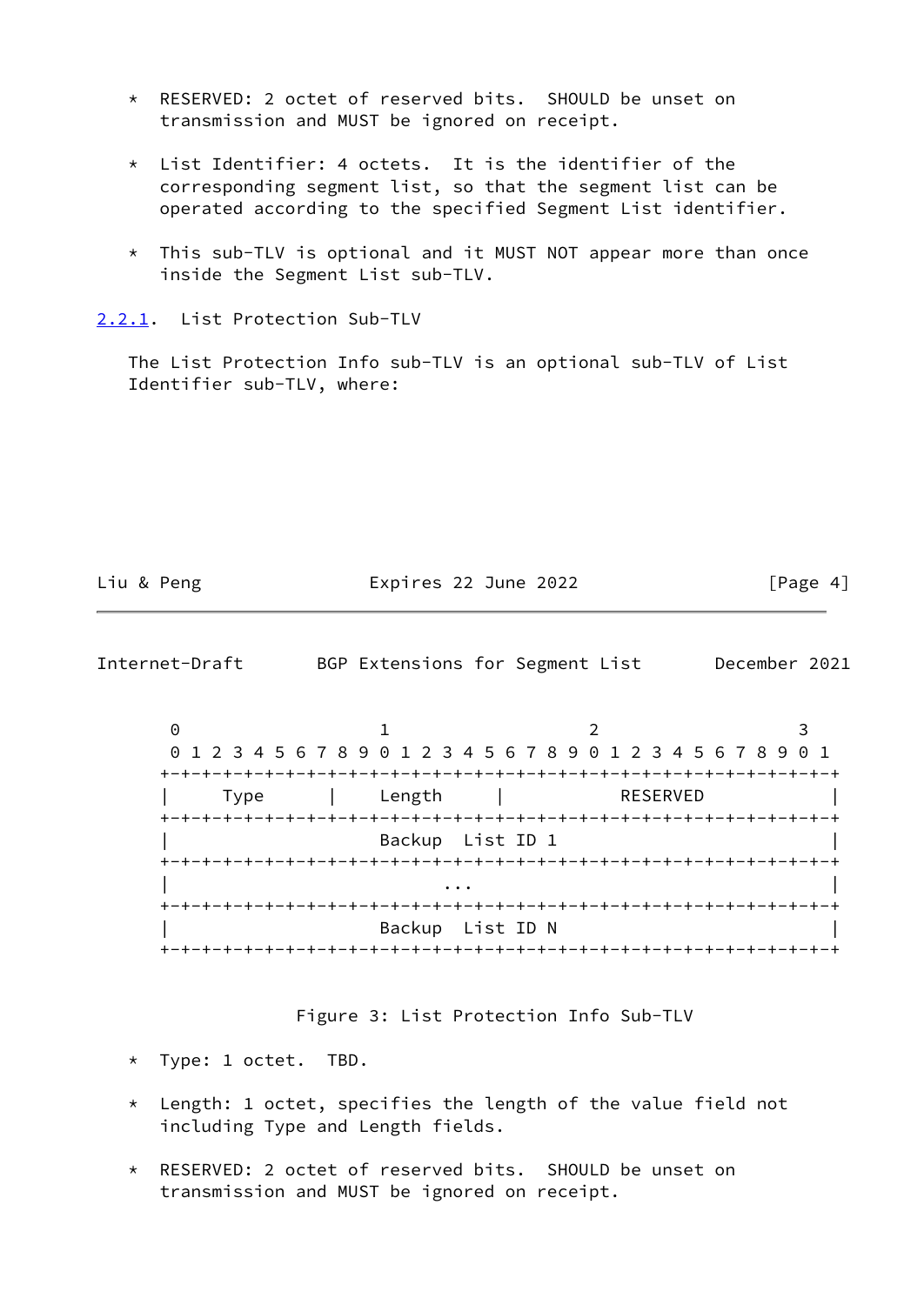\* Backup List ID: 4 octets. It is the List Identifier of the backup segment list that protects this segment list. If there're multiple backup paths, the list ID of each path should be included in the TLV.

As defined in [[I-D.ietf-idr-segment-routing-te-policy](#page-2-4)], the SR Policy encoding structure is as follows:

Liu & Peng **Expires 22 June 2022** [Page 5]

| Internet-Draft |             |                                                                       |  |  |  | BGP Extensions for Segment List                                                     | December 2021 |  |
|----------------|-------------|-----------------------------------------------------------------------|--|--|--|-------------------------------------------------------------------------------------|---------------|--|
|                | Attributes: |                                                                       |  |  |  | SR Policy SAFI NLRI: <distinguisher, endpoint="" policy-color,=""></distinguisher,> |               |  |
|                |             | Tunnel Encaps Attribute (23)                                          |  |  |  |                                                                                     |               |  |
|                |             | Tunnel Type: SR Policy                                                |  |  |  |                                                                                     |               |  |
|                |             | Binding SID                                                           |  |  |  |                                                                                     |               |  |
|                |             | Preference                                                            |  |  |  |                                                                                     |               |  |
|                |             | Priority                                                              |  |  |  |                                                                                     |               |  |
|                |             | Policy Name                                                           |  |  |  |                                                                                     |               |  |
|                |             | Explicit NULL Label Policy (ENLP)                                     |  |  |  |                                                                                     |               |  |
|                |             | Segment List                                                          |  |  |  |                                                                                     |               |  |
|                |             | Weight                                                                |  |  |  |                                                                                     |               |  |
|                |             | Segment                                                               |  |  |  |                                                                                     |               |  |
|                |             | Segment                                                               |  |  |  |                                                                                     |               |  |
|                |             | $\ddot{\phantom{0}}\cdot\phantom{0}\dot{\phantom{0}}\cdot\phantom{0}$ |  |  |  |                                                                                     |               |  |
|                |             | Segment List                                                          |  |  |  |                                                                                     |               |  |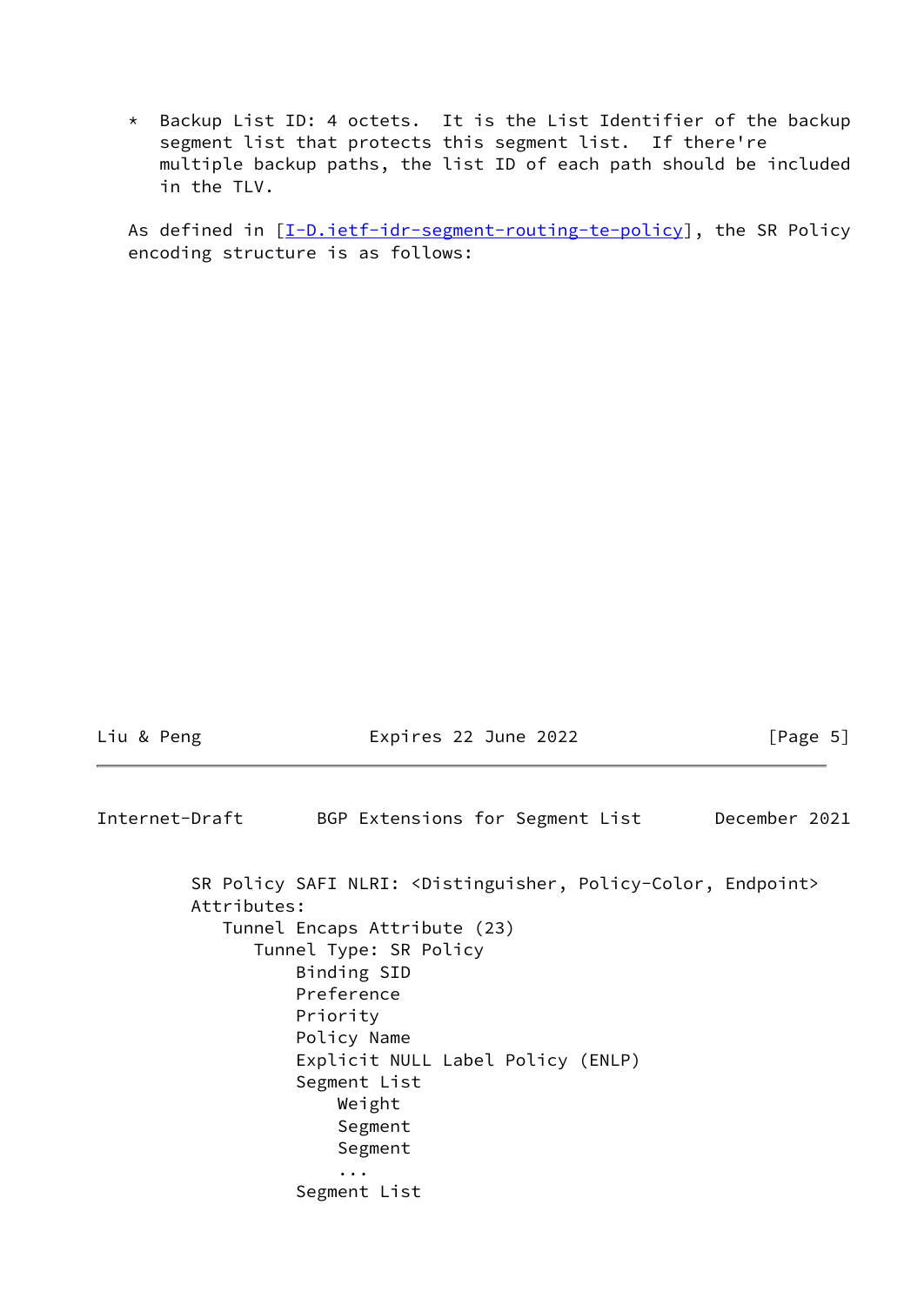... ...

> The new SR Policy encoding structure with List Identifier sub-TLV is shown as below:

 SR Policy SAFI NLRI: <Distinguisher, Policy-Color, Endpoint> Attributes: Tunnel Encaps Attribute (23) Tunnel Type: SR Policy Binding SID SRv6 Binding SID Preference Priority Policy Name Policy Candidate Path Name Explicit NULL Label Policy (ENLP) Segment List List Identifier List Protection Info Weight Segment Segment ... Segment List ...

...

Liu & Peng Expires 22 June 2022 [Page 6]

<span id="page-6-1"></span>Internet-Draft BGP Extensions for Segment List December 2021

<span id="page-6-0"></span>[3](#page-6-0). BGP-LS Extensions for Distributing Segment List States

 [I-D.ietf-idr-te-lsp-distribution] describes a mechanism to collect the SR Policy information that is locally available in a node and advertise it into BGP Link State (BGP-LS) updates. The SR Policy information includes status of the candidate path, e.g, whether the candidate path is administrative shut or not.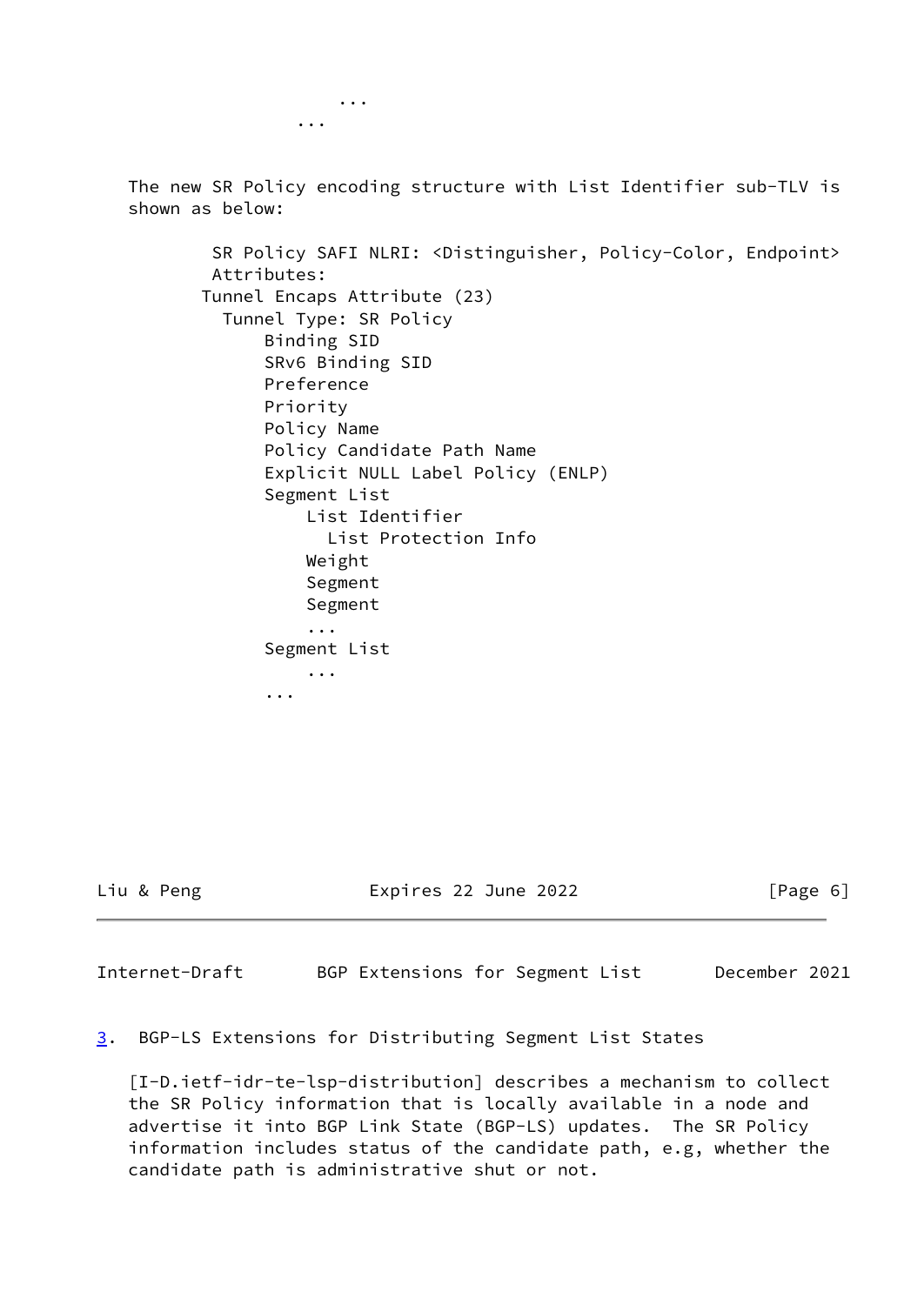SR Segment List TLV is defined in [[I-D.ietf-idr-te-lsp-distribution\]](#page-2-5) to to report the SID-List(s) of a candidate path. Figure 4 shows the flags in SR Segment List TLV.

**0** 1 0 1 2 3 4 5 6 7 8 9 0 1 2 3 4 5 +-+-+-+-+-+-+-+-+-+-+-+-+-+-+-+-+ |D|E|C|V|R|F|A|T|M|S|B| | +-+-+-+-+-+-+-+-+-+-+-+-+-+-+-+-+

Figure 4: Flag Field of SR Segment List TLV

 The D,E,C,V,R,F,A,M flags are defined in [\[I-D.ietf-idr-te-lsp-distribution](#page-2-5)].

This document introduces two new flags, where,

- \* S-Flag : Indicates the segment list is in administrative shut state when set.
- $*$  B-Flag : Indicates the segment list is the backup path within the candidate path when set, otherwise it is the active path.
- <span id="page-7-0"></span>[4](#page-7-0). IANA Considerations

<span id="page-7-1"></span>[4.1](#page-7-1). New Registry: Flag Field of Segment List sub-TLV

 This document introduces a one-bit flag field in the Segment List sub-TLV [\[I-D.ietf-idr-segment-routing-te-policy](#page-2-4)] for the Backup Flag (B-Flag).

<span id="page-7-4"></span>[4.2](#page-7-4). Existing Registry: BGP Tunnel Encapsulation Attribute sub-TLVs

 This document defines a new sub-TLV in the registry "SR Policy List Sub-TLVs" [[I-D.ietf-idr-segment-routing-te-policy](#page-2-4)] to be assigned by IANA:

|      | Codepoint Description   | Reference     |
|------|-------------------------|---------------|
| TRD. | List Identifier Sub-TLV | This document |

| Liu & Peng | Expires 22 June 2022 | [Page $7$ ] |
|------------|----------------------|-------------|
|            |                      |             |

<span id="page-7-3"></span>Internet-Draft BGP Extensions for Segment List December 2021

<span id="page-7-2"></span>[4.3](#page-7-2). New Registry: List Identifier Sub-TLVs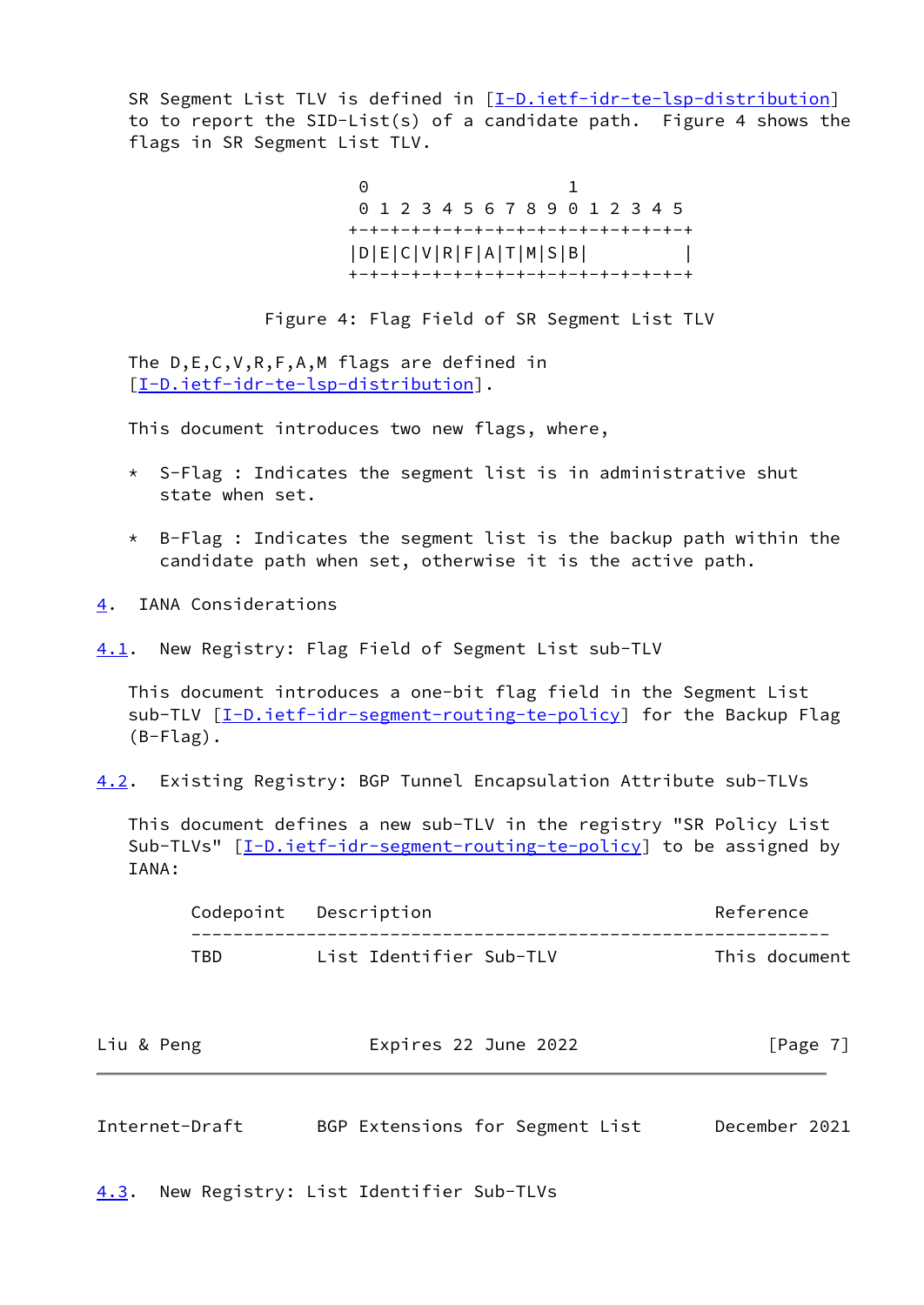This document requests the creation of a new registry called "List Identifier Sub-TLVs" under the "BGP Tunnel Encapsulation" registry. Following initial Sub-TLV codepoint are assigned by this document.

|     | Codepoint Description   | Reference     |
|-----|-------------------------|---------------|
| TBD | List Protection Sub-TLV | This document |

# <span id="page-8-0"></span>[4.4](#page-8-0). Existing Registry: Flag Field of SR Segment List TLV

 This document requests bit 9 and bit 10 in the flag field of "SR Segment List TLV" [[I-D.ietf-idr-te-lsp-distribution\]](#page-2-5) under the "BGP- LS Node Descriptor, Link Descriptor, Prefix Descriptor, and Attribute TLVs" registry.

| Bit | Description                                                              | Reference                      |
|-----|--------------------------------------------------------------------------|--------------------------------|
| 10  | Administrative Shut State Flag(S-Flag)<br>Backup Path State Flag(B-Flag) | This document<br>This document |

<span id="page-8-1"></span>[5](#page-8-1). Security Considerations

 Procedures and protocol extensions defined in this document do not affect the security considerations discussed in [\[I-D.ietf-idr-segment-routing-te-policy](#page-2-4)] and [\[I-D.ietf-idr-te-lsp-distribution](#page-2-5)].

- <span id="page-8-2"></span>[6](#page-8-2). References
- <span id="page-8-3"></span>[6.1](#page-8-3). Normative References
	- [I-D.ietf-idr-segment-routing-te-policy]

 Previdi, S., Filsfils, C., Talaulikar, K., Mattes, P., Jain, D., and S. Lin, "Advertising Segment Routing Policies in BGP", Work in Progress, Internet-Draft, [draft](https://datatracker.ietf.org/doc/pdf/draft-ietf-idr-segment-routing-te-policy-14) [ietf-idr-segment-routing-te-policy-14,](https://datatracker.ietf.org/doc/pdf/draft-ietf-idr-segment-routing-te-policy-14) 10 November 2021, <[https://datatracker.ietf.org/doc/html/draft-ietf-idr](https://datatracker.ietf.org/doc/html/draft-ietf-idr-segment-routing-te-policy-14) [segment-routing-te-policy-14>](https://datatracker.ietf.org/doc/html/draft-ietf-idr-segment-routing-te-policy-14).

[I-D.ietf-idr-te-lsp-distribution]

 Previdi, S., Talaulikar, K., Dong, J., Chen, M., Gredler, H., and J. Tantsura, "Distribution of Traffic Engineering (TE) Policies and State using BGP-LS", Work in Progress, Internet-Draft, [draft-ietf-idr-te-lsp-distribution-16,](https://datatracker.ietf.org/doc/pdf/draft-ietf-idr-te-lsp-distribution-16) 22 October 2021, [<https://datatracker.ietf.org/doc/html/](https://datatracker.ietf.org/doc/html/draft-ietf-idr-te-lsp-distribution-16) [draft-ietf-idr-te-lsp-distribution-16>](https://datatracker.ietf.org/doc/html/draft-ietf-idr-te-lsp-distribution-16).